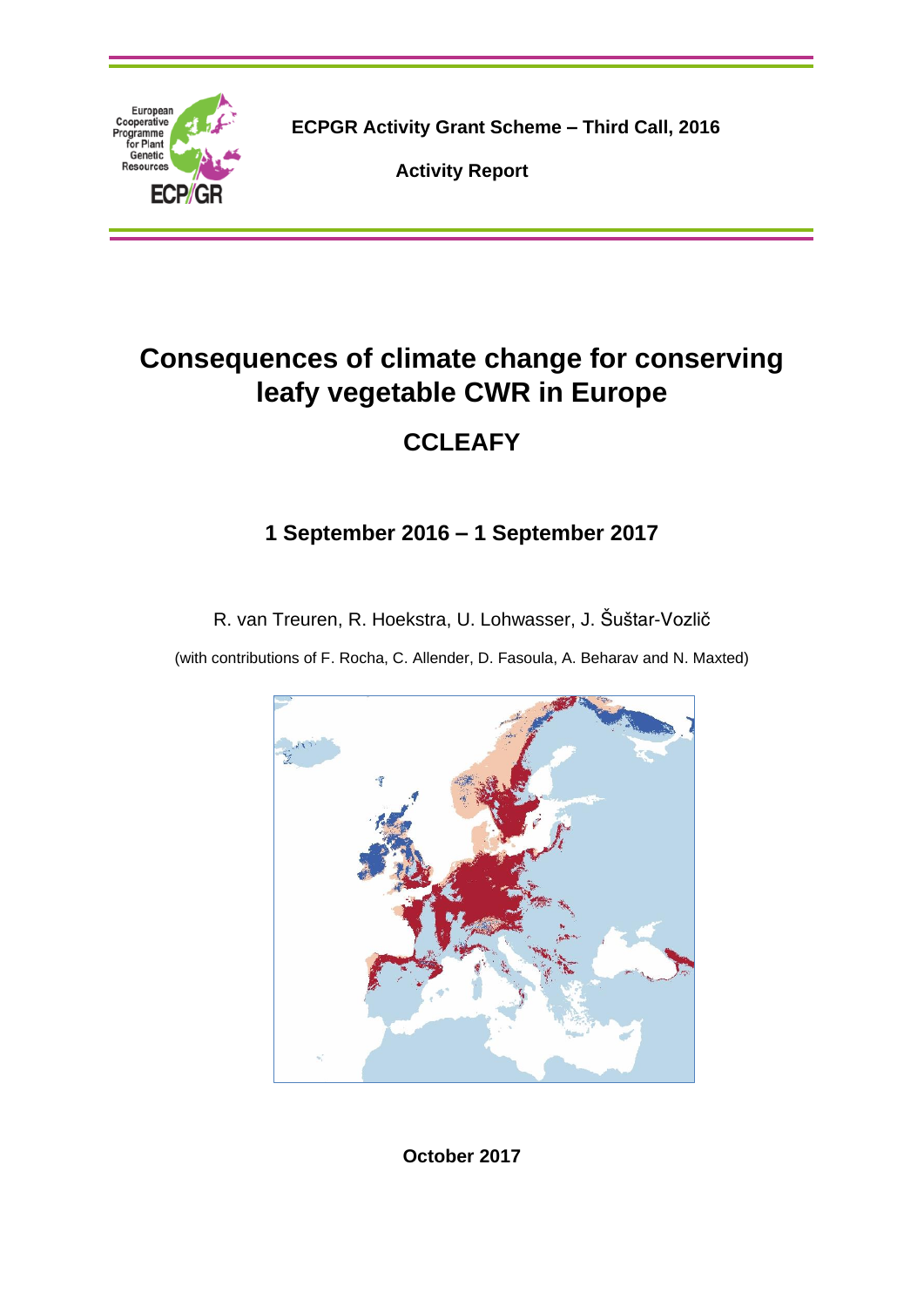#### **Activity Report**

#### **INTRODUCTION**

#### **Background**

Crop wild relatives (CWR) are an indispensable source of useful traits for crop improvement when these can no longer be found in the cultivated species. Therefore, safeguarding of CWR is widely regarded as a high priority. However, CWR are currently severely underrepresented in *ex situ* genetic resources collections, and their *in situ* survival has become at risk due to various human influences. Especially during the last decades, the survival of CWR in their natural habitats has become a growing concern due to the increasing awareness of climate change and the effects thereof on flora and fauna. Recent predictions by species distribution modelling of eight Dutch IUCN Red Listed CWR revealed large range contractions in Europe as a result of climate change. Two study species were even predicted to go extinct in the Netherlands, notwithstanding their present occurrence in protected areas (Aguirre-Gutiérrez et al. 2017). The study showed that to develop sound conservation measures, the effects of climate change cannot be ignored. Analysis of the expected effects of climate change on the distribution of CWR is fundamental to support *in situ* conservation measures and to decide for which species *ex situ* backing up is essential.

#### **Aims of the Activity<sup>1</sup>**

 $\overline{a}$ 

The activity is aimed at studying the expected effects of climate change on the distribution of leafy vegetable CWR that have their main distribution area in Europe, and at recommendations to improve the conservation of leafy vegetable CWR in Europe.

#### **Expected outcomes related to ECPGR objectives**

- Inventory of main leafy vegetable CWR occurring in Europe (ECPGR outcome 3, output 3.2, activity 3.2.3: Production of regional (European) CWR inventories).
- Predictions of the future distribution of leafy vegetable CWR in Europe as a result of climate change (ECPGR outcome 3, output 3.2, activity 3.2.4: Diversity and gap analysis of regional (European) priority CWR taxa).
- Recommendations for the conservation of leafy vegetable CWR in Europe (ECPGR outcome 3, output 3.2, activity 3.2.6: Production of regional (European) CWR conservation action plans).

#### **List of partners involved and their respective roles**

- Rob van Treuren (Centre for Genetic Resources, the Netherlands) Coordination, data analysis and reporting.
- Roel Hoekstra (Centre for Genetic Resources, the Netherlands) Species distribution modelling.
- Ulrike Lohwasser (Leibniz Institute of Plant Genetics and Crop Plant Research) Inventory crop genepools and species representation in EURISCO.
- Jelka Šuštar-Vozlič (Agricultural Institute of Slovenia) Inventory distribution areas.
- Filomena Rocha (National Genebank Portugal) Advisory role.
- Charlotte Allender (University of Warwick) Advisory role.
- Dionysia Fasoula (Agricultural Research Institute, Cyprus) Advisory role.

<sup>&</sup>lt;sup>1</sup> See also the Activity webpage [\(http://www.ecpgr.cgiar.org/working-groups/leafy-vegetables/ccleafy/\)](http://www.ecpgr.cgiar.org/working-groups/leafy-vegetables/ccleafy/)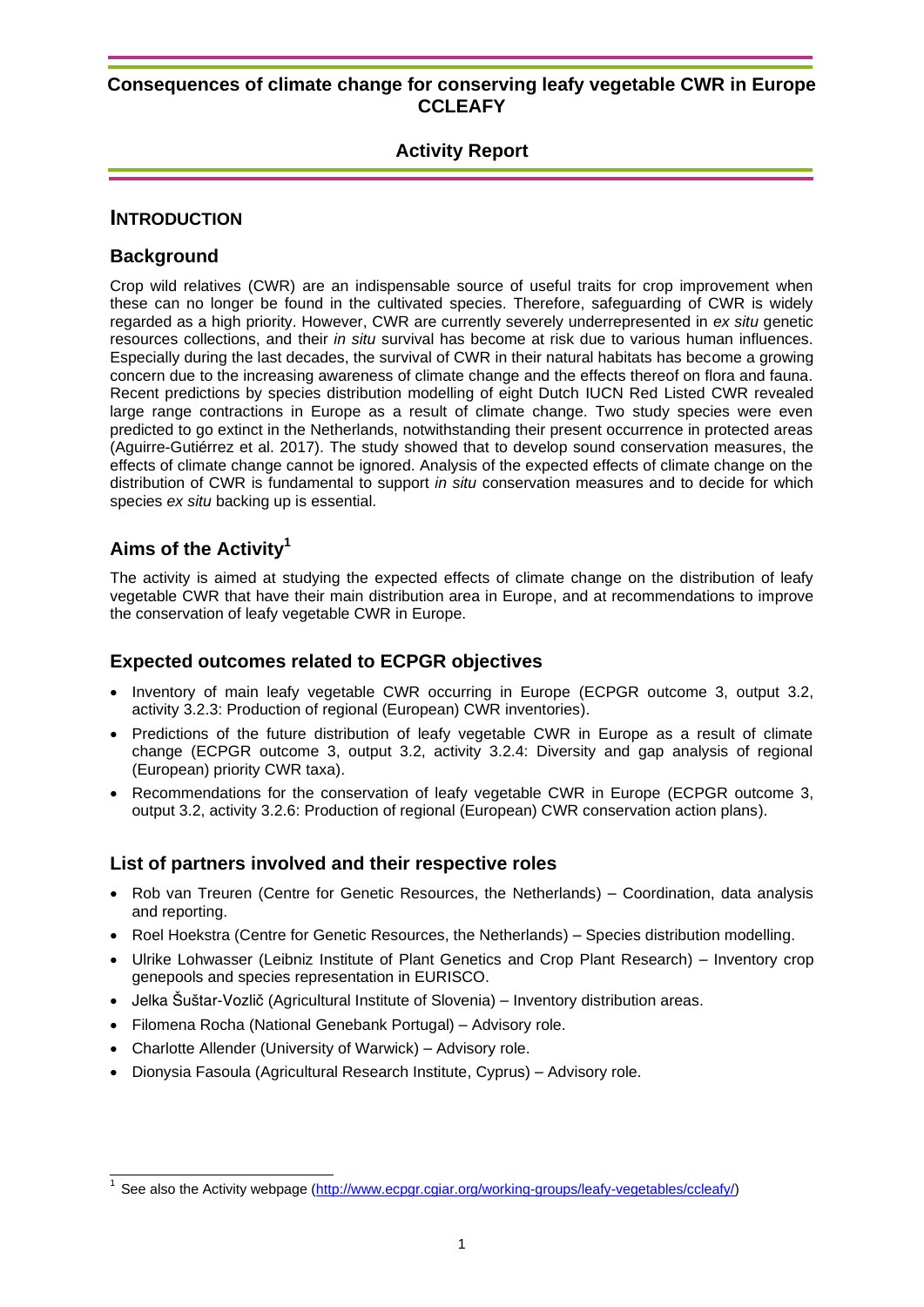#### **Activity Report**

#### **MATERIALS AND METHODS**

#### **Study material**

The leafy vegetable crops considered in the present study followed the inventory presented by Lebeda and Boukema (2001). Information on crop genepools and the involved species was collected from the Harlan and de Wet Crop Wild Relative Inventory of the Global Crop Diversity Trust (Vincent et al. 2013), GRIN Taxonomy for Plants (GRINTax, 2016), Van Treuren et al*.* (2012), Rottenberg and Zohary (2005) and Mummenhoff et al. (2001). In case of absent genepool data, GRIN Taxonomy for Plants (GRINTax, 2016) and the Plant List (PlantList, 2016) were used to identify taxon group 1 species (Maxted et al. 2006), representing the crop species and their wild relatives with the same species name.

Data on native distribution areas of the CWR were obtained from the Crop Wild Relatives Global Atlas (CWR atlas, 2013), GRIN Taxonomy for Plants (GRINTax, 2017) and the eMonocot portal (Monocot, 2017). Countries belonging to the native distribution area of a species were displayed by three-letter country code (FAO, 2017) and grouped by continent.

Data on *ex situ* conserved accessions of the CWR were obtained from the EURISCO catalogue (EURISCO, 2017). Analyses were restricted to wild, weedy and landrace accessions (sample status 100-300) and to records with geographic information of the origin location (latitude/longitude data or a geographic description of the collecting site). Origin countries located within the European region were recorded and presented by three-letter country code (FAO, 2017). The considered European region comprised the European countries (including Turkey and the Russian Federation), the African and Asian countries alongside the Mediterranean and countries located in the Caucasus area.

The IUCN red list category (Bilz et al. 2011) and the IUCN red list of threatened species (IUCN, 2017) were used to obtain information about the current threat status of the modelled CWR in Europe.

As sometimes a different taxonomy was followed by the different data sources, data for some CWR were collected under synonymous species names, such as for *Blitum bonus-henricus* (*Chenopodium bonus-henricus*) and *Glebionis coronaria* (*Chrysanthemum coronarium*).

#### **Species distribution modelling**

The expected effects of climate change on the future distribution of CWR were investigated by means of species distribution modelling (SDM), which basically followed the methods described by Aguirre-Gutiérrez et al. (2017). Data on seven climatic variables, related to temperature and precipitation, and two soil-related variables were used to predict current and future species distributions in the European region. A combination of the algorithms Generalized Linear Models, MaxEnt and Random Forest was used in the modelling. Predicted distributions for the year 2070 were based on 14 global climate models assuming either an optimistic (Representative Concentration Pathway 2.6) or a pessimistic (RCP 8.5) climate change scenario. The percentage range change of a species was determined for the European region, assuming either unrestricted dispersal or no dispersal. A separate analysis was made for the Natura 2000 network of protected European sites assuming unrestricted dispersal.

The Global Biodiversity Information Facility (GBIF) was used to collect geographic occurrence data of the considered species within the European region. For the majority of species, GBIF data were downloaded in April/May 2017. Twenty-six to 3043 records per species, remaining after data cleaning and processing into about 4x4 km grid cells, were used for the modelling. See Aguirre-Gutiérrez et al. (2017) for more details about the used methodologies.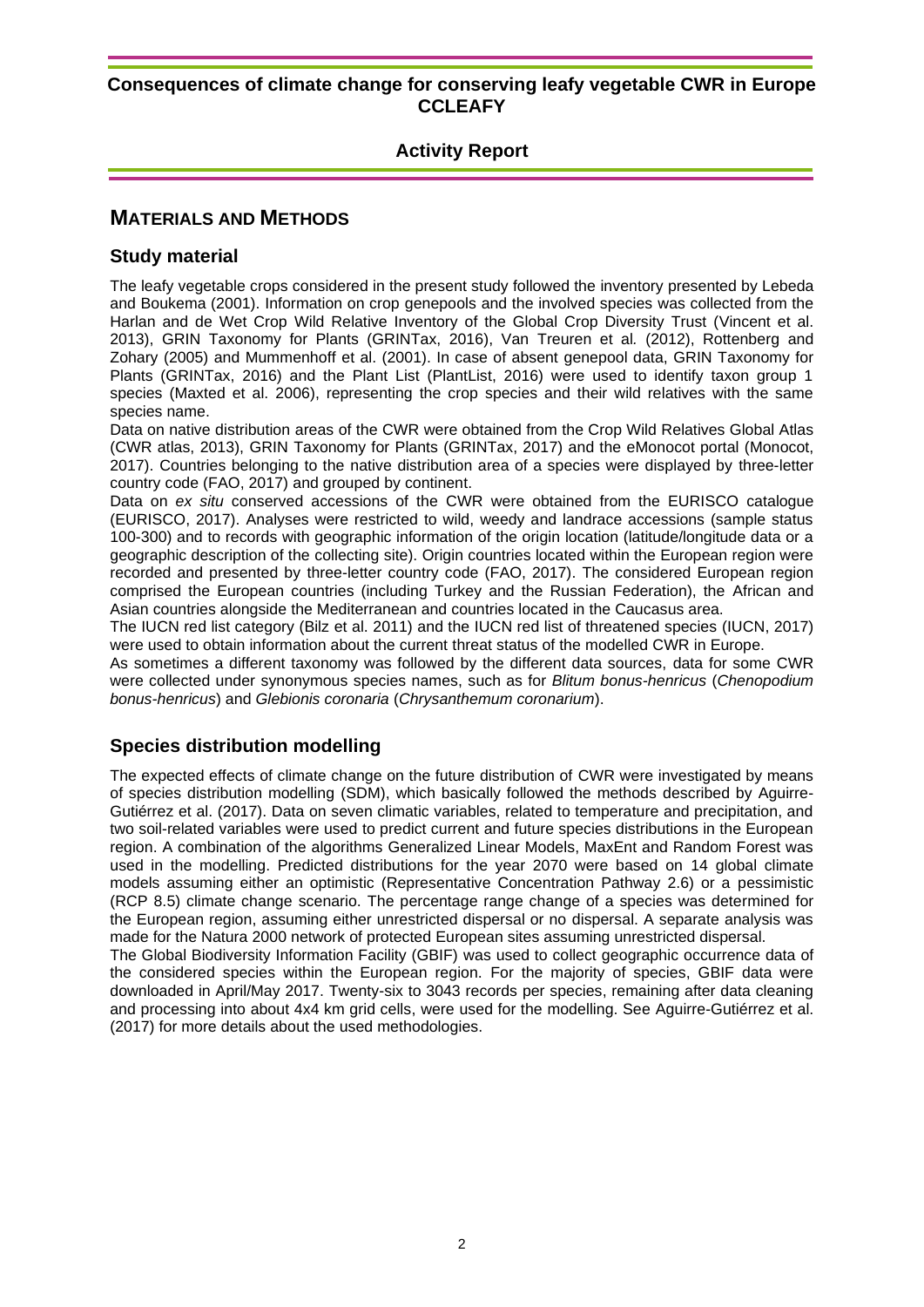#### **Activity Report**

#### **RESULTS**

#### **Leafy vegetable CWR**

Three main and 16 minor leafy vegetables were considered in the present study (Table 1). Results of the CWR inventory of the study crops are presented in Appendices 1-12. $2$  Species belonging to the primary or secondary crop genepool and taxon group 1 species with their main native distribution area in the European region were selected for SDM analysis. However, insufficient occurrence data in GBIF prevented further analysis in some cases, such as for *Asparagus pseudoscaber*. With the exception of New Zealand spinach, Peruvian ginseng and rhubarb, representing crops with no CWR in the European region, SDM analysis was carried out for CWR from all study crops (Table 1). Table 1 includes the tertiary genepool species *Blitum bonus-henricus* for spinach, but this species was selected based on its taxon group 1 status for Good King Henry.

**Table 1.** Leafy vegetables crops considered in the present study and their wild relatives examined with species distribution modelling.

| Crop                          | <b>CWR examined with SDM</b>        | <b>Crop relationship</b> |
|-------------------------------|-------------------------------------|--------------------------|
| <b>Main leafy vegetables</b>  |                                     |                          |
| Lettuce                       | Lactuca serriola                    | Primary genepool         |
|                               | Lactuca saligna                     | Secondary genepool       |
| Spinach                       | <b>Blitum bonus-henricus</b>        | (Tertiary genepool)      |
| Endive; Chicory               | Cichorium endivia ssp. pumilum.     | Primary genepool         |
|                               | Cichorium intybus                   | Secondary genepool       |
|                               | Cichorium spinosum                  | Secondary genepool       |
| <b>Minor leafy vegetables</b> |                                     |                          |
| Annual wall rocket            | Diplotaxis muralis                  | Primary genepool         |
| Artichoke                     | Cynara cardunculus ssp. cardunculus | Primary genepool         |
|                               | Cynara cardunculus ssp. flavescens  | Primary genepool         |
|                               | Cynara algarbiensis                 | Secondary genepool       |
|                               | Cynara baetica                      | Secondary genepool       |
|                               | Cynara humilis                      | Secondary genepool       |
|                               | Cynara tournefortii                 | Secondary genepool       |
| Asparagus                     | Asparagus officinalis               | Primary genepool         |
|                               | Asparagus aphyllus                  | Secondary genepool       |
|                               | Asparagus maritimus                 | Secondary genepool       |
|                               | Asparagus prostratus                | Secondary genepool       |
|                               | Asparagus tenuifolius               | Secondary genepool       |
| Corn salad; Lamb's lettuce    | Valerianella locusta                | Taxon group 1            |
| Dandelion; Lion's tooth       | Taraxacum officinale                | Taxon group 1            |
| French spinach; Garden orache | Atriplex hortensis                  | Taxon group 1            |
| Garden cress                  | Lepidium spinosum                   | Primary genepool         |
| Garland chrysanthemum         | Glebionis coronaria                 | Taxon group 1            |
| Good king Henry; Mercury      | <b>Blitum bonus-henricus</b>        | Taxon group 1            |
| New Zealand spinach           |                                     |                          |
| Perennial wall rocket         | Diplotaxis tenuifolia               | Primary genepool         |
|                               | Brassica nigra                      | Secondary genepool       |
| Peruvian ginseng; Maca        |                                     |                          |
| Purslane                      | Portulaca oleracea                  | Taxon group 1            |
| Rhubarb                       |                                     |                          |
| Rocket salad                  | Eruca vesicaria ssp. sativa         | Primary genepool         |
|                               | Diplotaxis tenuifolia               | Secondary genepool       |
| Sorrel dock; Sour dock        | Rumex acetosa ssp. acetosa          | Taxon group 1            |
|                               | Rumex acetosa ssp. hibernicus       | Taxon group 1            |

 2 Appendices are provided in a separate file; see full list page [8](#page-8-0).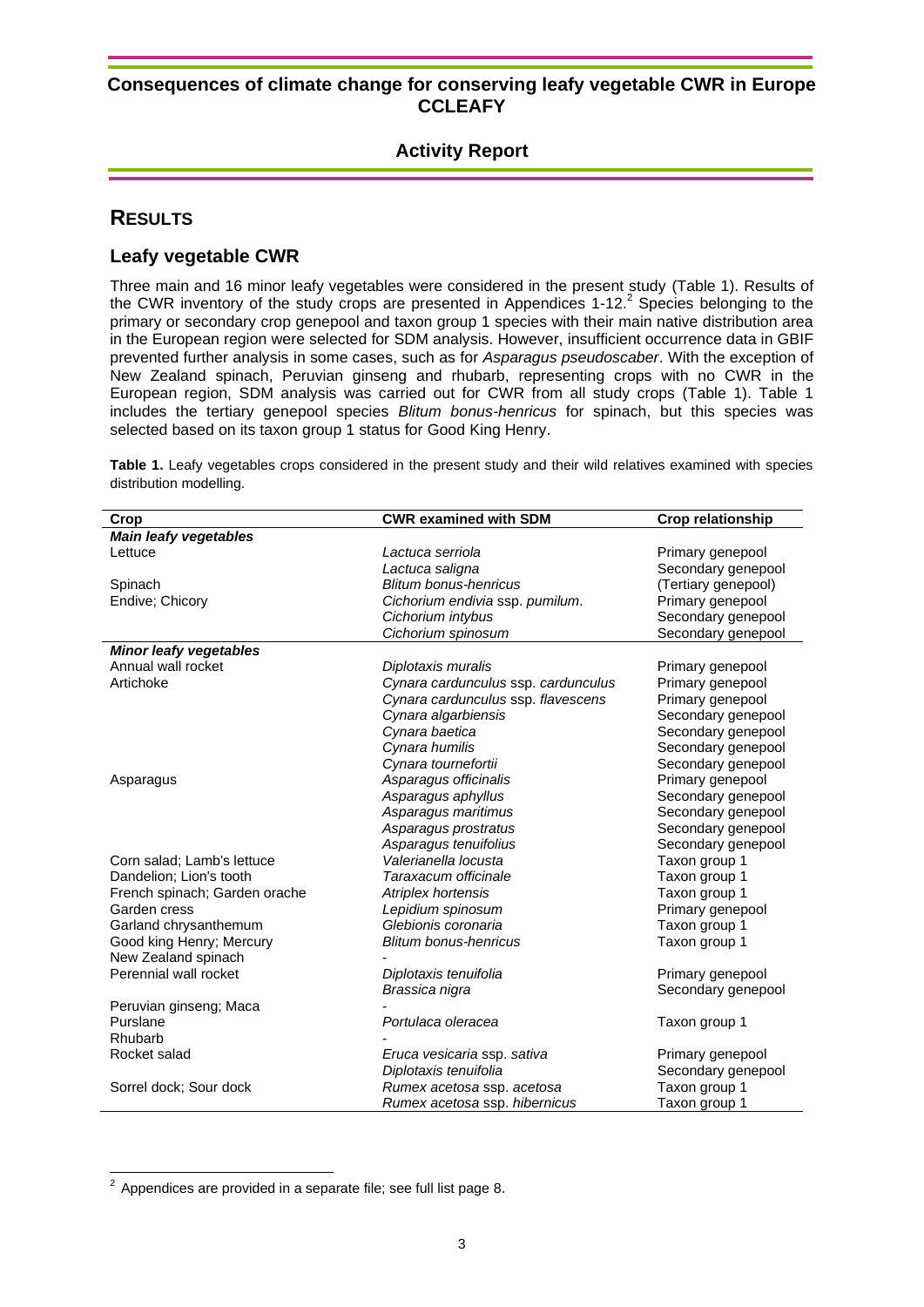#### **Activity Report**

#### **Effects of climate change**

For most CWR a reduction in occurrence is predicted in the European region, as well as a northward shift of the distribution range under climate change (Appendices 13-41).<sup>3</sup> Compared to the optimistic climate change scenario RCP 2.6 effects were generally more severe under RCP 8.5. Patterns and magnitudes of change were largely similar between predictions for the European region as a whole and Natura 2000 areas in particular (Fig. 1). Clear positive effects of climate change were only observed for *Asparagus prostratus* and *Cichorium spinosum*, that are expected to increase their distribution range irrespective of the climate change scenario. The ability of CWR to migrate to suitable habitats was found to play a key role in the predictions (Appendix 42). In the absence of migration potential the distribution area in the European region is expected to reduce with 25% on average per CWR under RCP 2.6 and with 51% under RCP 8.5.



Figure 1. Percentage range change predicted with species distribution modelling for the selected crop wild relatives of leafy vegetables in the entire European region and in the Natura 2000 network of European protected sites for the year 2070 according to climate change scenario RCP 2.6 and RCP 8.5 and assuming unrestricted migration.

 $\frac{3}{3}$  Appendices are provided in a separate file; see full list page [8](#page-8-0).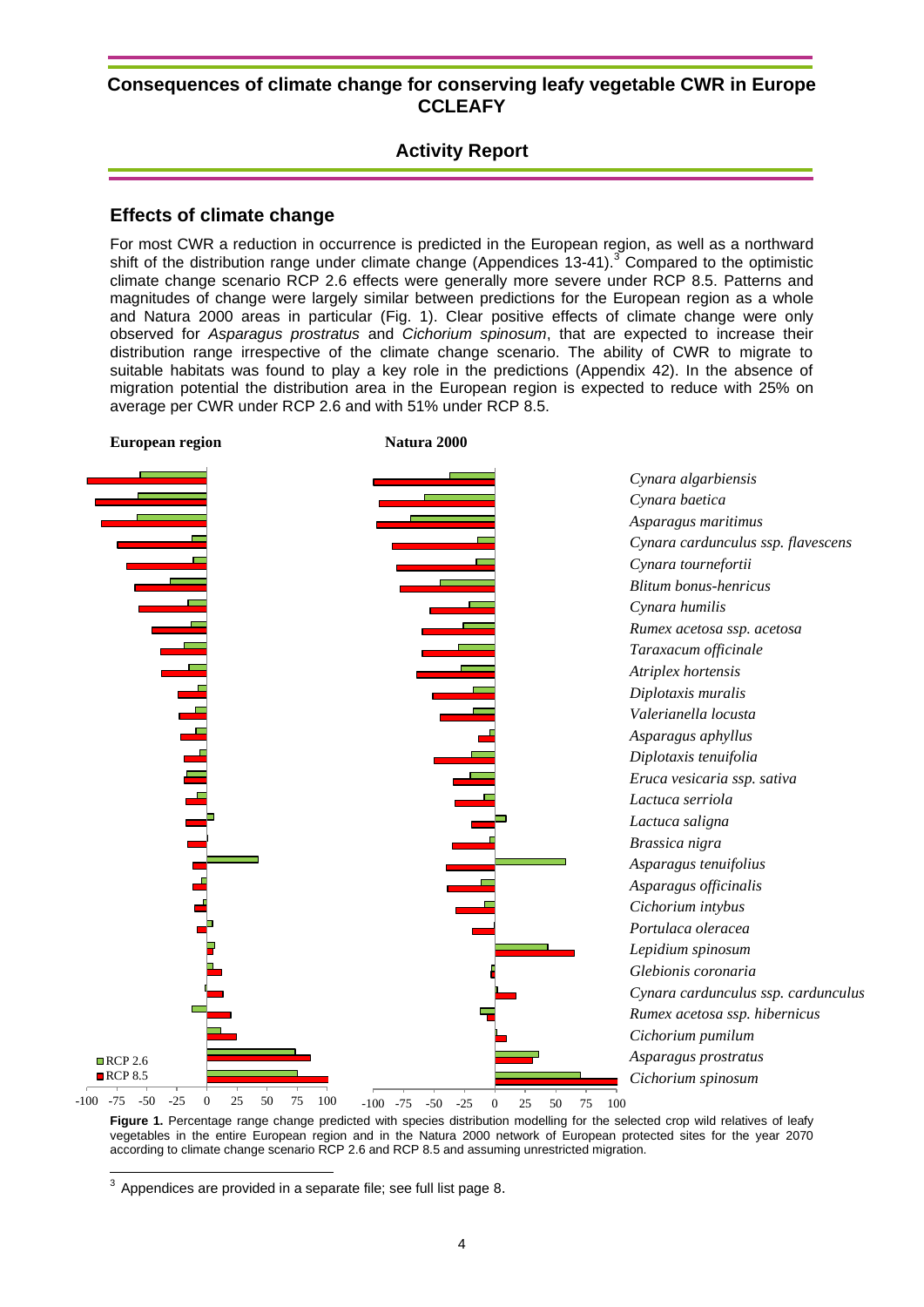#### **Activity Report**

#### **Conservation status**

A total of 2423 accessions of the examined leafy vegetable CWR were identified in the EURISCO database. However, the number of EURISCO accessions varied widely among the investigated CWR, the majority being represented by less than 20 accessions, while 1017 were observed for *Lactuca serriola* alone (Table 2). Even for species that are represented relatively well, accessibility and conservation quality of the identified accessions can be questioned as only a fraction is part of the Multilateral System (MLS) and even a smaller fraction is included in the European Genebank Integrated System (AEGIS). For many of the examined CWR the sampling of the European region has been rather biased, with many countries represented by none or a few samples (Appendix 43). Active *in situ* conservation is believed to be minimal for leafy vegetable CWR in Europe. None of the studied CWR are currently considered threatened in Europe by the IUCN Red List. Thirteen species are classified as 'least concern', while 12 have not been assessed yet and 3 are data deficient (Table 2).

**Table 2.** Number of EURISCO entries and IUCN status of the selected crop wild relatives of leafy vegetables. EURISCO data denote the total number, those with MLS status and those with AEGIS status of wild, weedy or landrace accessions originating from the European region.

|                               | <b>EURISCO</b> |                |                |                    |
|-------------------------------|----------------|----------------|----------------|--------------------|
| <b>CWR</b>                    | <b>Total</b>   | <b>MLS</b>     | <b>AEGIS</b>   | <b>IUCN status</b> |
| Cynara algarbiensis           | $\mathbf 0$    | 0              | 0              | Not yet assessed   |
| Cynara baetica                | 0              | 0              | 0              | Not yet assessed   |
| Cichorium pumilum             | $\Omega$       | $\Omega$       | 0              | Least concern      |
| Cichorium spinosum            | 0              | 0              | 0              | Data deficient     |
| Rumex acetosa ssp. hibernicus | $\mathbf 0$    | $\mathbf 0$    | 0              | Not yet assessed   |
| Asparagus maritimus           |                | 0              | 0              | Data deficient     |
| Cynara tournefortii           | 1              | 0              | 0              | Not yet assessed   |
| Cynara humilis                | $\overline{2}$ | 0              | $\overline{c}$ | Not yet assessed   |
| Lepidium spinosum             | $\overline{2}$ | $\mathbf 0$    | 0              | Data deficient     |
| Asparagus prostratus          | 4              | 4              | 0              | Not yet assessed   |
| Asparagus tenuifolius         | 4              | 3              | 0              | Least concern      |
| Chenopodium bonus-henricus    | 9              | 0              |                | Not yet assessed   |
| Asparagus aphyllus            | 10             | 2              | 0              | Least concern      |
| Valerianella locusta          | 13             | 0              | 0              | Not yet assessed   |
| Diplotaxis muralis            | 19             | 3              | $\overline{2}$ | Least concern      |
| Diplotaxis tenuifolia         | 19             | 9              | $\overline{2}$ | Least concern      |
| Glebionis coronaria/          | 24             | $\mathbf{0}$   | 0              | Not yet assessed   |
| Chrysanthemum coronarium      |                |                |                |                    |
| Portulaca oleracea            | 31             | 0              | 1              | Not yet assessed   |
| Taraxacum officinale          | 42             | 0              | 0              | Least concern      |
| Asparagus officinalis         | 84             | 32             | 1              | Least concern      |
| Atriplex hortensis            | 106            | 6              | $\overline{2}$ | Not yet assessed   |
| Lactuca saligna               | 123            | 24             | 29             | Least concern      |
| Brassica nigra                | 136            | 50             | 0              | Least concern      |
| Cynara cardunculus            | 136            | 0              | 3              | Least concern      |
| Rumex acetosa                 | 139            | 1              | 0              | Not yet assessed   |
| Eruca vesicaria/Eruca sativa  | 220            | 47             | 13             | Least concern      |
| Cichorium intybus             | 281            | $\overline{4}$ | 69             | Least concern      |
| Lactuca serriola              | 1017           | 256            | 252            | Least concern      |
| <b>Total</b>                  | 2423           | 441            | 377            |                    |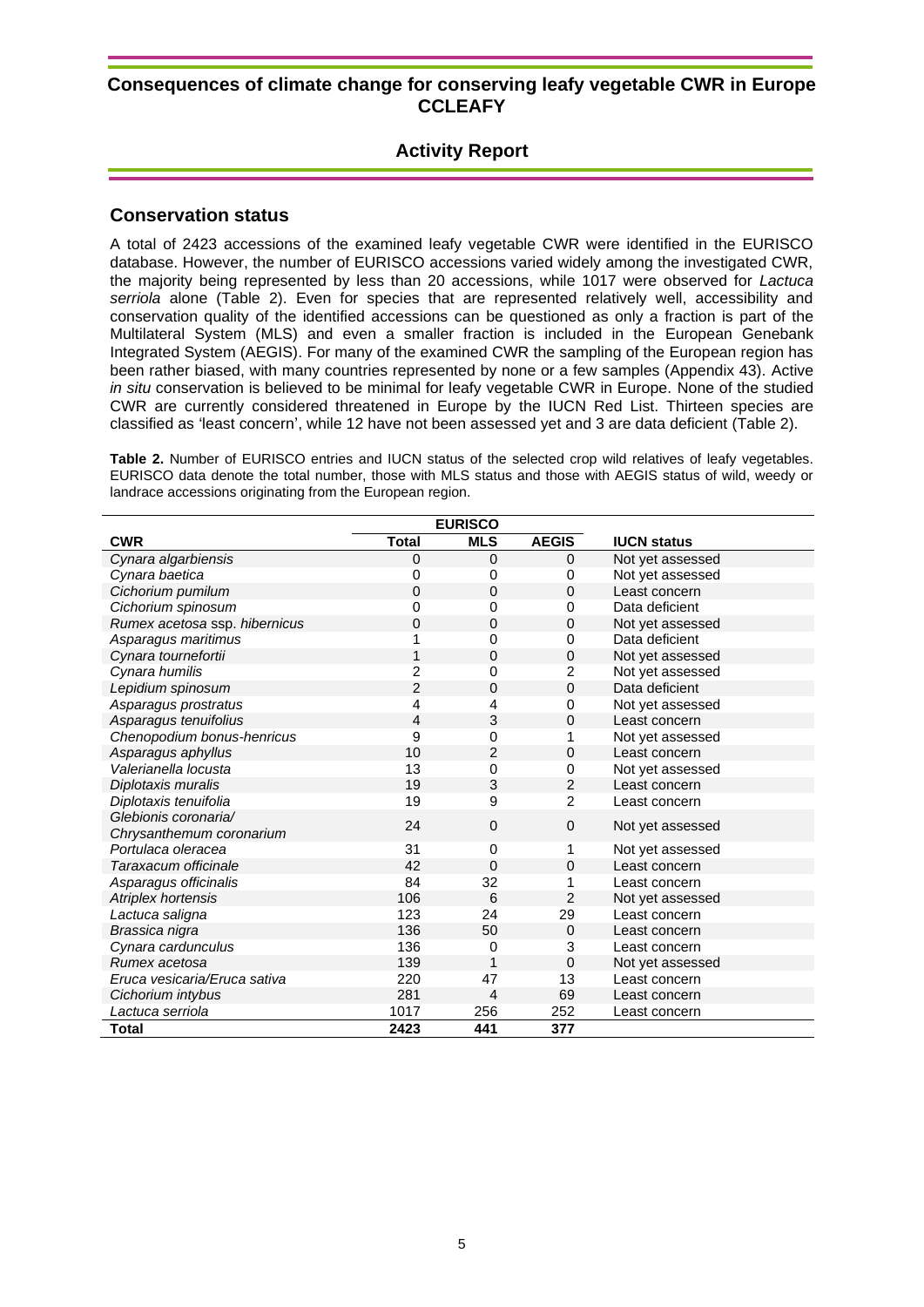#### **Activity Report**

#### **CONCLUSIONS AND RECOMMENDATIONS**

The European region represents an important distribution area for CWR of leafy vegetables. None of the examined CWR are considered threatened in Europe by the IUCN Red List, superficially indicating low current threat levels. However, as 12 of the included CWR have yet to be assessed and 3 were found to be data deficient, further assessment is required using the climate change information provided here. Climate change is expected to reduce the future distribution of the majority of the examined CWR in the European region, 'pushing' species towards more northern locations. The severity of these effects will depend on the development of the level of greenhouse gas emissions in the forthcoming decades and on the ability of species to disperse to climatically suitable locations. In terms of conservation status, leafy vegetable CWR are poorly conserved *ex situ* and not actively conserved *in situ*. Based on EURISCO records, *Lactuca serriola* seems to be the only leafy vegetable CWR that is relatively well conserved *ex situ* in Europe. For the other CWR examined it is recommended to increase the number of accessions with MLS and AEGIS status to ensure both accessibility and proper conservation of existing samples. This will necessarily involve more representative *ex situ* collections throughout the species range. A high priority for *ex situ* conservation should be given to CWR that have their distribution in the southern part of the European region and that are not expected to migrate in northward directions, such as nearly all artichoke CWR and *Asparagus maritimus* that also are severely underrepresented in European genebanks. While there is believed to be minimal active *in situ* conservation of leafy vegetables in Europe, many populations will be present in existing protected areas, including the Natura 2000 network, but here *in situ* conservation will be passive and so not meet the accepted *in situ* standard for population management (Iriondo et al*.* 2012). Considering that climate change is expected to shift the distribution range of many species northwards, the expected effects of *in situ* conservation on the survival of species in southern regions need to be examined on a case by case basis. *In situ* sites where leafy vegetable populations, ideally containing multiple target taxa, are currently thriving and where climate change is likely to have least impact should be identified and *in situ* management and monitoring commence. Climate change will increase the importance of north-western Europe as *in situ* conservation area because of its refuge function for migrating species.

#### **BIBLIOGRAPHY**

Aguirre-Gutiérrez J, van Treuren R, Hoekstra R, van Hintum TJL. 2017. Crop wild relatives range shifts and conservation in Europe under climate change. Diversity and Distributions 00:1-12. https://doi.org/10.1111/ddi.12573.

Bilz M, Kell SP, Maxted N, Lansdown RV. 2011. European Red List of Vascular Plants. Luxembourg: Publications Office of the European Union.

CWR atlas. 2013. Crop Wild Relatives and Climate Change. Interactive map. Online resource. www.cwrdiversity.org/distribution-map, accessed November 2016/March 2017.

EURISCO. 2017. The EURISCO Catalogue. http://eurisco.ecpgr.org, accessed June 2017.

FAO. 2017. Food and Agriculture Organization of the United Nations. www.fao.org/countryprofiles/iso3list/en/, accessed June 2017.

GRINTax. 2016. GRIN Taxonomy for Plants. https://npgsweb.arsgrin.gov/gringlobal/taxon/taxonomysearch.aspx, accessed November 2016.<br>INTax. 2017. GRIN Taxonomy for Plants.

GRINTax. 2017. GRIN Taxonomy for Plants. https://npgsweb.arsgrin.gov/gringlobal/taxon/taxonomysearch.aspx, accessed March 2017.

Iriondo J, Maxted N, Kell SP, Ford-Lloyd BV, Lara-Romero C, Labokas J, Magos Brehm J. 2012. Quality standards for genetic reserve conservation of crop wild relatives. In: Maxted N, Dulloo ME, Ford-Lloyd BV, Frese L, Iriondo J, Pinheiro de Carvalho MAA (eds) Agrobiodiversity conservation: securing the diversity of crop wild relatives and landraces. CABI, Wallingford. pp 72-77.

IUCN. 2017. The IUCN red list of threatened species, version 2017-1. http://www.iucnredlist.org, accessed June 2017.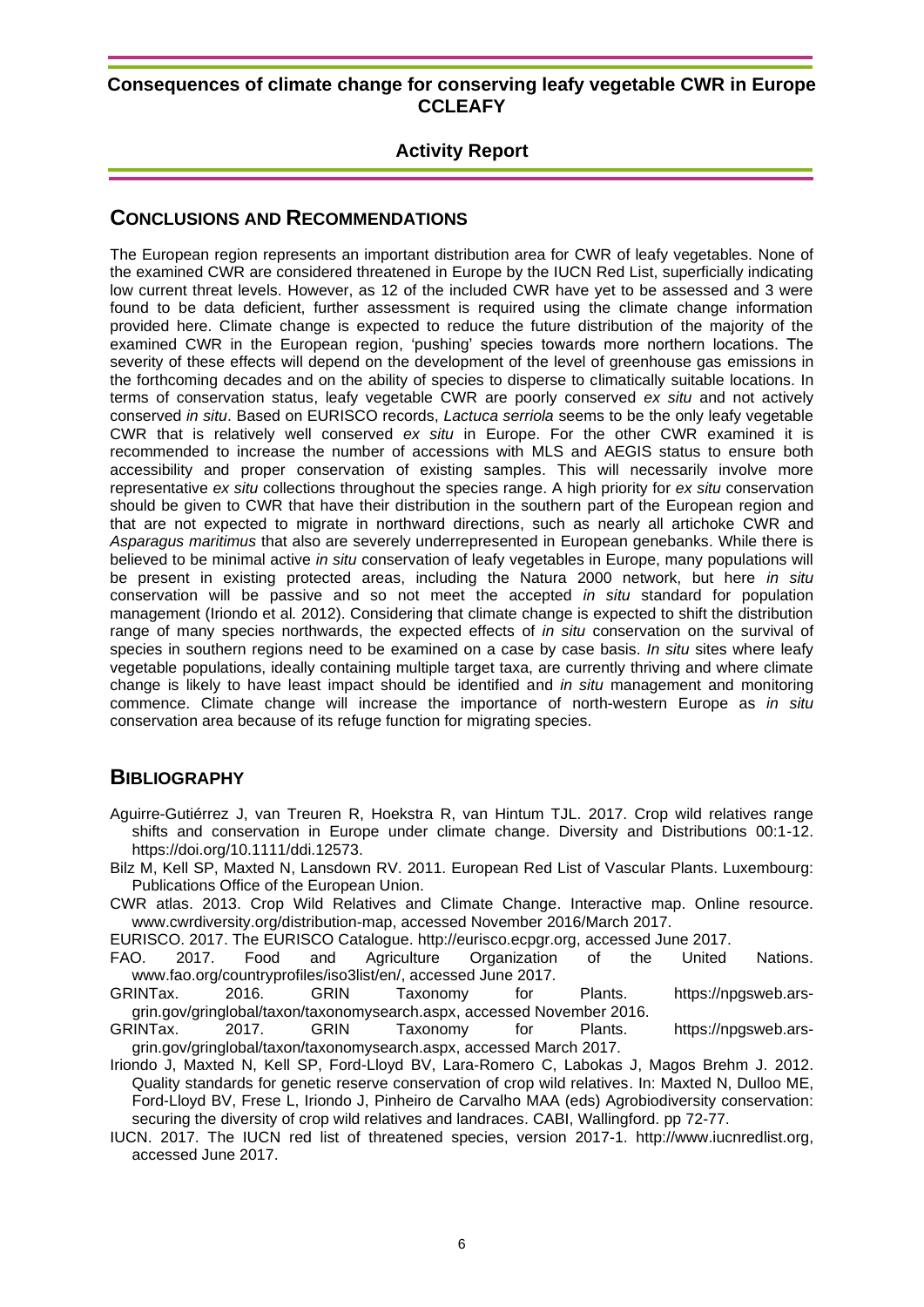#### **Activity Report**

- Lebeda A, Boukema IW. 2001. Leafy vegetables genetic resources. In: Maggioni L, Spellman O (eds) Report of a Network Coordinating Group on Vegetables. Ad hoc meeting, 26-27 May 2000, Vila Real, Portugal. International Plant Genetic Resources Institute, Rome, Italy. pp 48-57.
- Maxted N, Ford-Lloyd BV, Jury S, Kell S, Scholten M. 2006. Towards a definition of a crop wild relative. Biodiversity and Conservation 15:2673-2685.

Monocot. 2017. eMonocot portal. http://e-monocot.org/, accessed March 2017.

Mummenhoff K, Brüggemann H, Bowman JL. 2001. Chloroplast DNA phylogeny and biogeography of *Lepidium* (Brassicaceae). American Journal of Botany 88(11):2051-2063.

PlantList. 2016. The Plant List. www.theplantlist.org, accessed November 2016.

- Rottenberg A, Zohary D. 2005. Wild genetic resources of cultivated artichoke. Acta Horticulturae 681:307-313.
- Van Treuren R, Coquin P, Lohwasser U. 2012. Genetic resources collections of leafy vegetables (lettuce, spinach, chicory, artichoke, asparagus, lamb's lettuce, rhubarb and rocket salad): composition and gaps. Genetic Resources and Crop Evolution 59: 981-997.
- Vincent H, Wiersema J, Kell S, Fielder H, Dobbie S, Castañeda-Álvarez NP, Guarino L, Eastwood R, León B, Maxted N. 2013. A prioritized crop wild relative inventory to help underpin global food security. Biological Conservation 167:265-275.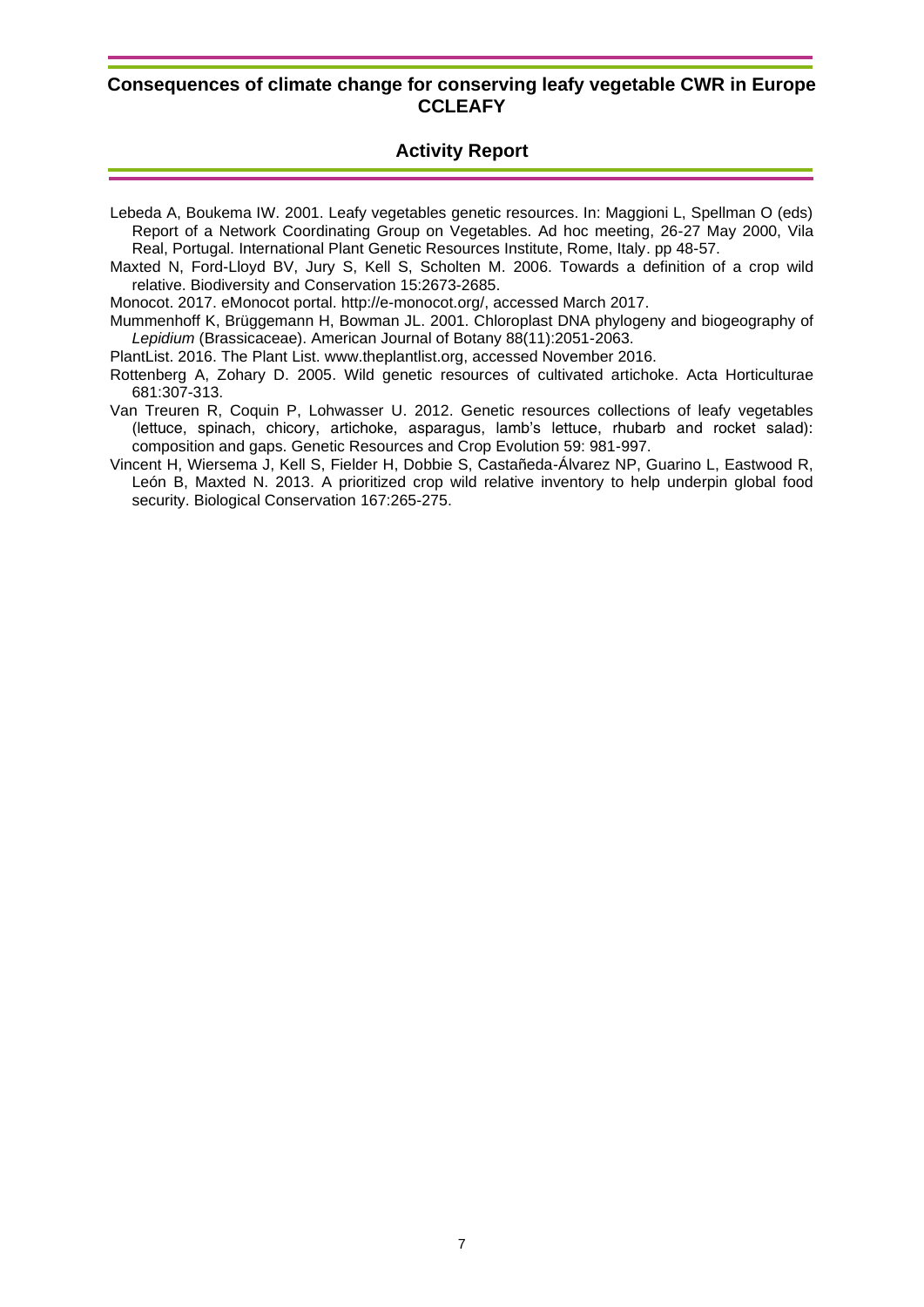#### **Activity Report**

#### <span id="page-8-0"></span>**LIST OF APPENDICES**

The appendices listed below are provided in a separate file, available from the Activity webpage [\(http://www.ecpgr.cgiar.org/working-groups/leafy-vegetables/ccleafy/\)](http://www.ecpgr.cgiar.org/working-groups/leafy-vegetables/ccleafy/).

**Appendix 1.** Overview of the lettuce genepool and the native distribution area of the crop wild relatives

**Appendix 2.** Overview of the spinach genepool and the native distribution area of the crop wild relatives

**Appendix 3.** Overview of the endive/chicory genepool and the native distribution area of the crop wild relatives

**Appendix 4.** Overview of the annual wall rocket genepool and the native distribution area of the crop wild relatives

**Appendix 5.** Overview of the artichoke genepool and the native distribution area of the crop wild relatives

**Appendix 6.** Overview of the asparagus genepool and the native distribution area of the crop wild relatives

**Appendix 7.** Overview of the garden cress genepool and the native distribution area of the crop wild relatives

**Appendix 8.** Overview of the perennial wall rocket genepool and the native distribution area of the crop wild relatives

**Appendix 9.** Overview of the Peruvian ginseng/maca genepool and the native distribution area of the crop wild relatives

**Appendix 10.** Overview of the rhubarb genepool and the native distribution area of the crop wild relatives

**Appendix 11.** Overview of the rocket salad genepool and the native distribution area of the crop wild relatives

**Appendix 12.** Taxon group 1 species of eight leafy vegetables crops and their native distribution areas

**Appendix 13.** Predicted distribution of *Lactuca serriola* for 2070 according to climate change scenario RCP 2.6 (top) and RCP 8.5 (bottom) as compared to predictions for the present time

**Appendix 14.** Predicted distribution of *Lactuca saligna* for 2070 according to climate change scenario RCP 2.6 (top) and RCP 8.5 (bottom) as compared to predictions for the present time

**Appendix 15.** Predicted distribution of *Cichorium pumilum* for 2070 according to climate change scenario RCP 2.6 (top) and RCP 8.5 (bottom) as compared to predictions for the present time

**Appendix 16.** Predicted distribution of *Cichorium intybus* for 2070 according to climate change scenario RCP 2.6 (top) and RCP 8.5 (bottom) as compared to predictions for the present time

**Appendix 17.** Predicted distribution of *Cichorium spinosum* for 2070 according to climate change scenario RCP 2.6 (top) and RCP 8.5 (bottom) as compared to predictions for the present time

**Appendix 18.** Predicted distribution of *Diplotaxis muralis* for 2070 according to climate change scenario RCP 2.6 (top) and RCP 8.5 (bottom) as compared to predictions for the present time

**Appendix 19.** Predicted distribution of *Cynara cardunculus* ssp. *cardunculus* for 2070 according to climate change scenario RCP 2.6 (top) and RCP 8.5 (bottom) as compared to predictions for the present time

**Appendix 20.** Predicted distribution of *Cynara cardunculus* ssp. *flavescens* for 2070 according to climate change scenario RCP 2.6 (top) and RCP 8.5 (bottom) as compared to predictions for the present time

**Appendix 21.** Predicted distribution of *Cynara algarbiensis* for 2070 according to climate change scenario RCP 2.6 (top) and RCP 8.5 (bottom) as compared to predictions for the present time

**Appendix 22.** Predicted distribution of *Cynara baetica* for 2070 according to climate change scenario RCP 2.6 (top) and RCP 8.5 (bottom) as compared to predictions for the present time

**Appendix 23.** Predicted distribution of *Cynara humilis* for 2070 according to climate change scenario RCP 2.6 (top) and RCP 8.5 (bottom) as compared to predictions for the present time

**Appendix 24.** Predicted distribution of *Cynara tournefortii* for 2070 according to climate change scenario RCP 2.6 (top) and RCP 8.5 (bottom) as compared to predictions for the present time

**Appendix 25.** Predicted distribution of *Asparagus officinalis* for 2070 according to climate change scenario RCP 2.6 (top) and RCP 8.5 (bottom) as compared to predictions for the present time